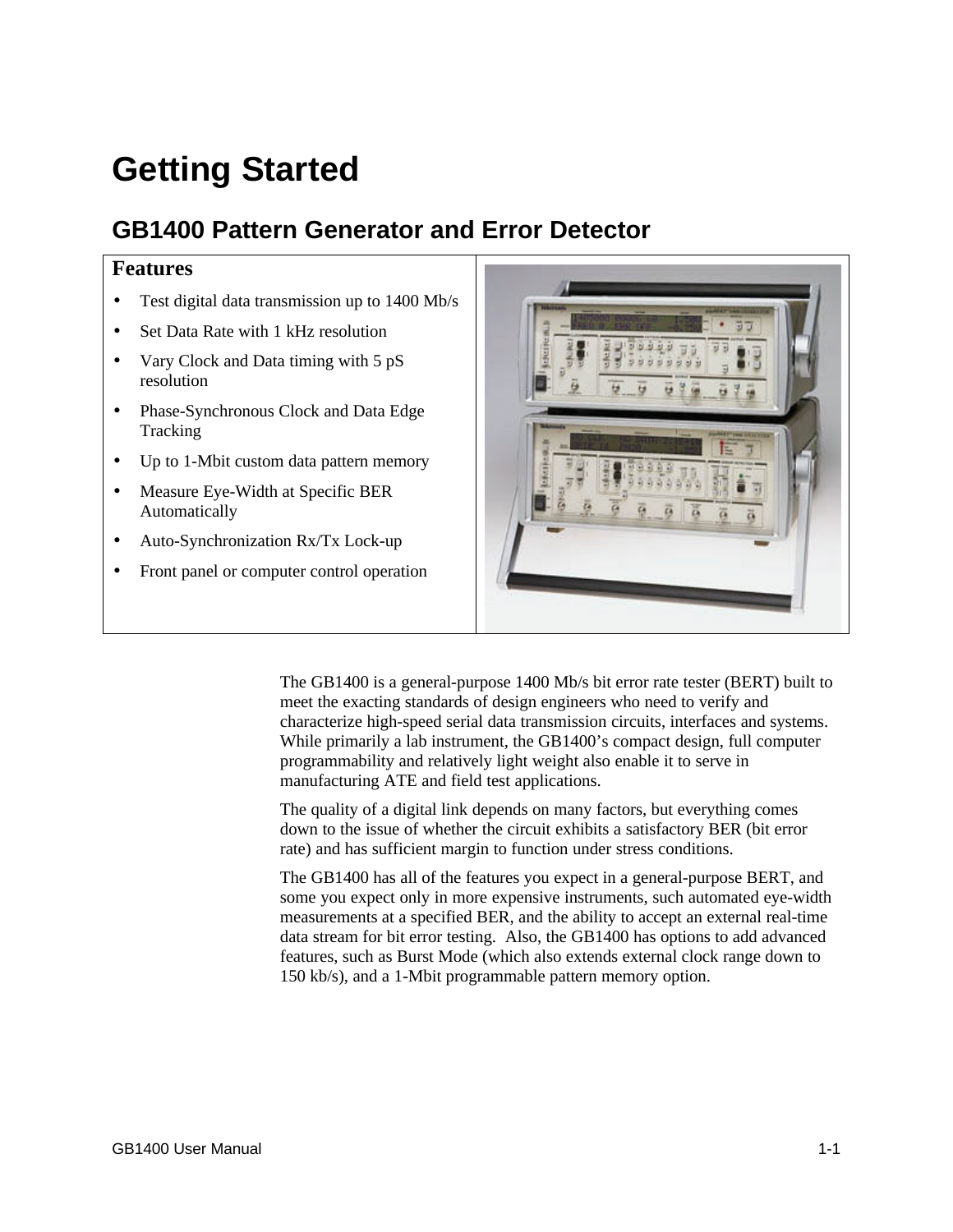# **Symmetrical, Low-Jitter Output Waveforms**

The GB1400 generates low-jitter, symmetrical waveforms over its entire operating frequency range. The clock and data ports provide both true and inverted output signals. The instrument can drive single-ended or differential ECL inputs.

# **Applications**

The GB1400 is focused on the research, design, and manufacturing of telecommunication components, modules, or links operating at data rates to 1400 Mb/s. It is frequently employed in testing and development well under this top speed rating, where sharp clock and data waveforms are especially desired, or where additional frequency range is thought to be needed in the future.

#### **Sample Applications**

- Development of Gigabit LAN/Data Comm Devices:
- High-Speed Fibre Channel, Ethernet
- Digital Video (MPEG, SDV, HDDV)
- Wideband Satellite Data Links
- SONET/SDH Network Devices up to OC-12e/STM4e
- High-speed GaAs/ECL/E/O device testing
- Test Clock Recovery Circuits
- Parallel-to-Serial Analysis with Tektronix MB100
- Testing of High Speed Fibre Channel links up to 1,063 Mb/s
- Gigabit Ethernet at 1,250 Mb/s.
- Testing of high-speed Optical Busses (Opto Bus, Opto Bahn) at 800 Mb/s per channel.
- Satellite system testing and TDMA (Burst Mode) at 400, 800 Mb/s
- GaAs, ECL and optical component testing

## **PRBS Or User-Defined Test Patterns**

The GB1400 can generate pseudo-random bit sequences (PRBS) up to  $2^{23}$ –1 bits and others up to 1-Mbit in length, via user-programmable patterns. Patterns can be created locally using setup menus or externally by using a workstation or PC. A PC Windows based Pattern Editor software package comes with the 1-Mbit Memory Option. Externally created patterns can be downloaded via the GPIB or RS-232 port. All user patterns are saved in battery-backed RAM.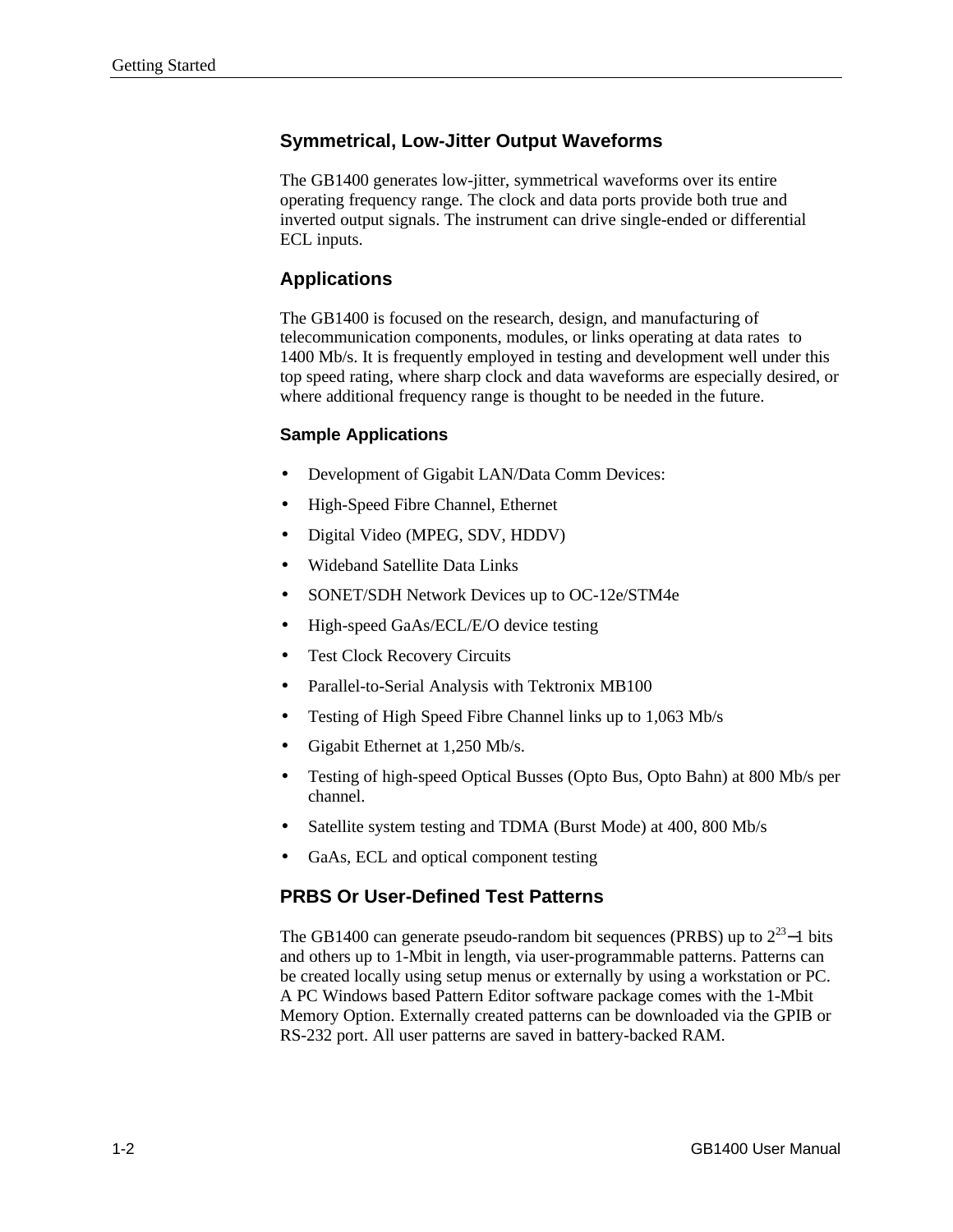## **Adjustable Inputs For Maximum Flexibility**

The clock and data ports on the GB1400 Error Detector accept both true and inverted inputs. Single-ended or differential signals can be internally terminated. Input data delay is adjustable over a 4 ns range to accommodate different clock and data signal path delays.

#### **Auto Search For Easy Setup**

Auto search greatly simplifies the Error Detector setup. The GB1400 Error Detector automatically synchronizes to the incoming signal by 1) Setting the input data decision voltage to its optimum value; 2) Adjusting input data delay for an optimum clock/data phase relationship; 3) Selecting the correct PRBS test pattern; and 4) selecting the correct pattern polarity (normal or inverted).

It synchronizes with any pattern sourced by a gigaBERT Pattern Generator. It can perform a bit-by-bit comparison of an external data stream via the Reference Data input. Thus the GB1400 can perform bit error analysis on any data pattern with a known good reference pattern.

#### **Powerful Analysis And Reporting Functions**

The GB1400 performs a full-rate, bit-by-bit analysis of the received signal. Bit error results are then used to calculate three bit error rate (BER) measures. Total BER is calculated from the last power-on or reset. Window BER is calculated over a sliding window specified in terms of time (1 second to 24 hours) or bits  $(1<sup>8</sup>$ - to  $1<sup>16</sup>$ -bits). Test BER is calculated from the start of the current test. A hard copy of all test results can be generated locally by connecting a printer to the parallel printer port or GPIB or RS-232 port. Reports may be printed when an error is detected, at the end of test intervals, or both.

#### **Front Panel Or Automated Operation**

The GB1400 provides easy operation augmented by set-up store and recall. Clear, concise LCD displays of setup and results make it easy to use. The 1 Megabit memory option for both the Pattern Generator and the Error Detector is sufficient for storing and outputting complex data such as SONET frames, ATM cells, MPEG digital video, etc, allowing designers to simulate "live" traffic. The GB1400 Pattern Generator and Error Detector can be controlled via the GPIB or RS-232 interface ports. The gigaBERT remote command set includes commands for all setup menus and front panel selections. The status of front panel indicators and test results can be remotely accessed.

#### **Burst Mode**

BURST mode, allows for operation with non-continuous external clocks. Use of BURST mode requires ECL-level signals with a minimum rate during the burst of 150 kHz. This is an option to the GB1400. See a write-up on Burst Mode at the end of the Functional Overview section of Chapter 2.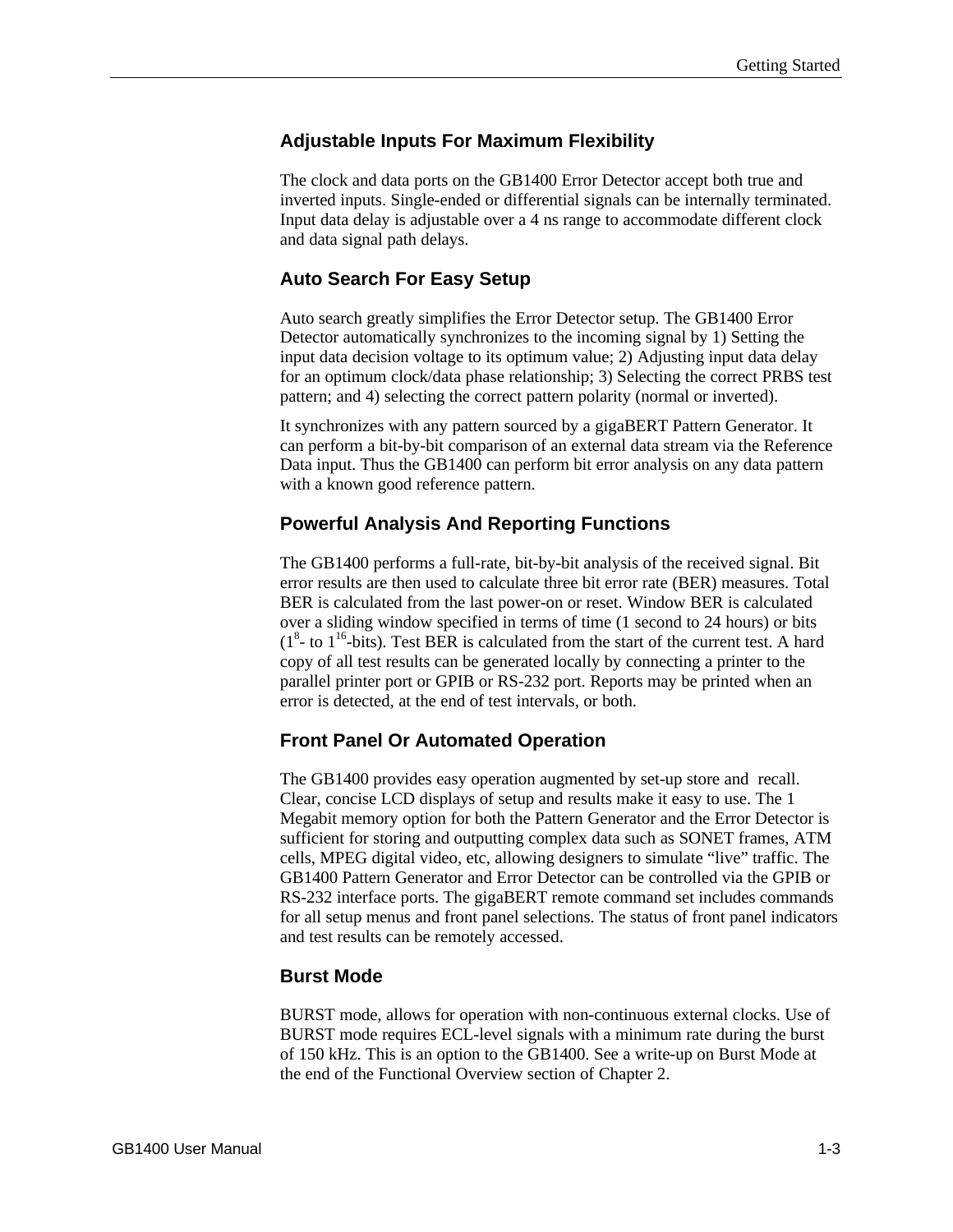# **Ordering Information**

#### **gigaBERT GB1400**

1400 Mb/s BERT Generator and Detector. Not available in Europe.

Includes: Power Cord, Manual.

Opt. 02 - 75 Ohm Both Sets.

Opt. 05 - BURST Mode Both Sets.

Opt. 07 - Positive ECL (Pattern Generator Only).

Opt. 08 - 1-Mbit RAM WORD Both Sets & PC Pattern Editor Software.

Opt. 2M - Rack Mounts - 2 rackmount kits

Opt. A3 - Australian 240 V, 50 Hz.

#### **gB1400T**

1400 Mb/s BERT Pattern Generator.

- Opt. 02 75 Ohm Pattern Generator Only.
- Opt. 05 BURST Mode Pattern Generator Only.
- Opt. 07 Positive ECL Pattern Generator Only
- Opt. 08 1-Mbit RAM WORD, Generator Only, w/ PC Pattern Edit software
- Opt. 1M Rack Mount.
- Opt. A3 Australian 240 V, 50 Hz.

#### **gB1400R**

1400 Mb/s BERT Error Detector.

Opt. 02 - 75 Ohm Error Detector Only.

Opt. 05 - BURST Mode Error Detector Only.

Opt. 08 - 1-Mbit RAM WORD, Detector Only w/ PC Pattern Edit Software

Opt. 1M - Rack Mount.

Opt. A3 - Australian 240 V, 50 Hz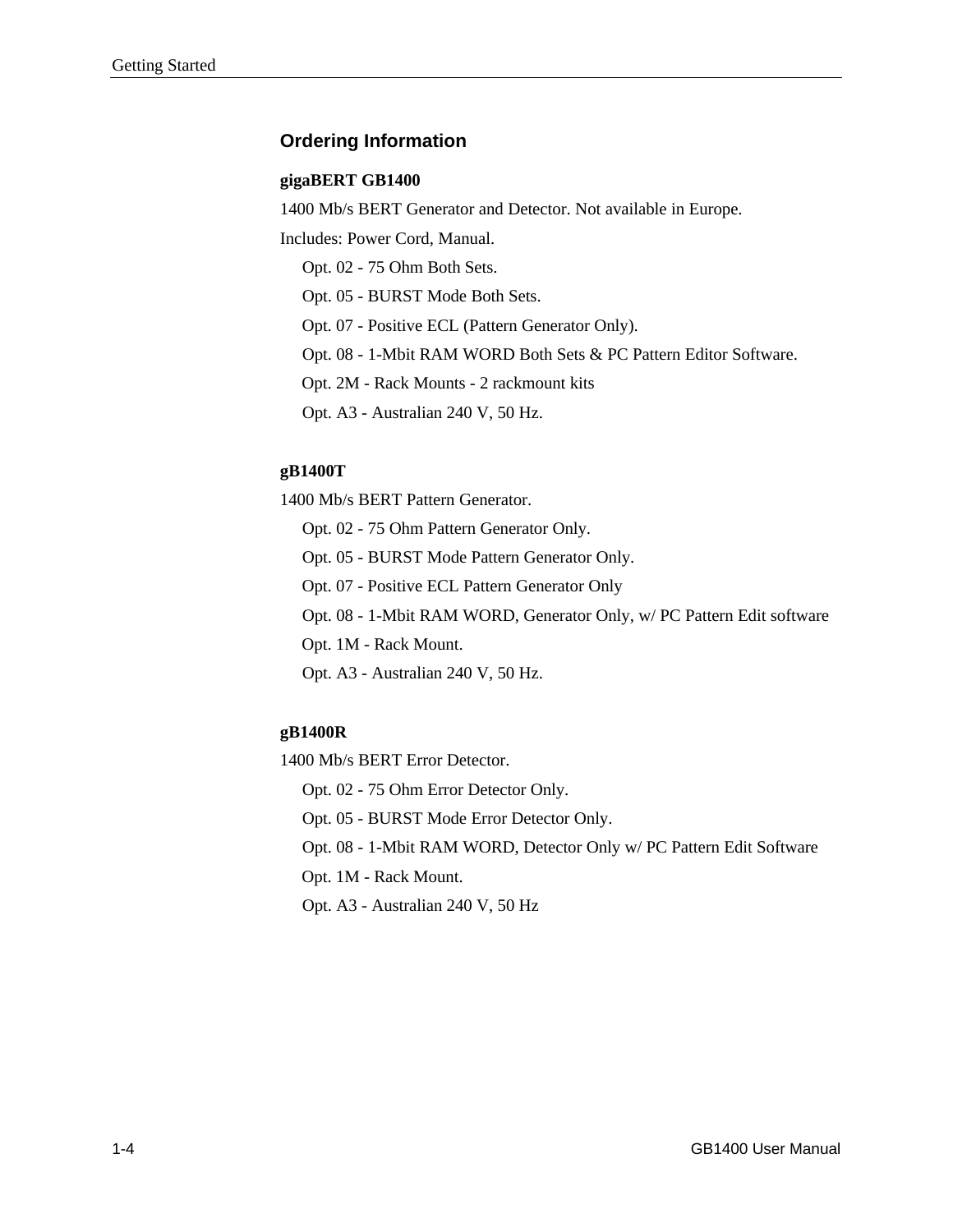| <b>GB Comparison</b>                                                                            | GB660/CSA907A           | <b>GB700</b>            | GB1400                        |  |
|-------------------------------------------------------------------------------------------------|-------------------------|-------------------------|-------------------------------|--|
| <b>Feature</b>                                                                                  | Tx and Rx               | Tx and Rx               | Tx and Rx                     |  |
|                                                                                                 |                         |                         |                               |  |
| <b>Transmitter</b>                                                                              |                         |                         |                               |  |
| Frequency range                                                                                 |                         |                         |                               |  |
| <b>Internal Clock Source</b>                                                                    | 150 kHz to 700 MHz      | 150 kHz to 705 MHz      | 1 MHz to 1400 MHz             |  |
| <b>External Clock</b>                                                                           | 150 kHz to 700 MHz      | 150 kHz to 705 MHz      | 1 MHz to 1400 MHz             |  |
| External Clock w/Burst Mode <sup>1</sup>                                                        | 150 kHz to 700 MHz      | 150 kHz to 705 MHz      | 150 kHz to 1400 MHz           |  |
| <b>Freq Resolution (Internal</b><br>Clock)                                                      | 1 kHz                   | 1 kHz                   | 1 kHz (was 10 kHz)            |  |
| Clock /Data                                                                                     | 500mV to 2.0 V          | 500mV to 2.0 V          | 500mV to 2.0 V                |  |
| <b>Output Amplitude</b>                                                                         |                         |                         |                               |  |
| Clock/Data                                                                                      | $-2.0V$ to $+1.8$ V     | $-2.0V$ to $+1.8$ V     | $-2.0V$ to $+1.0V$            |  |
| <b>Output Offset</b>                                                                            |                         |                         | -2.0V to $+1.8$ V with        |  |
|                                                                                                 |                         |                         | PECL opt.                     |  |
| Clock/Data Threshold<br>Resolution                                                              | 50 mV steps             | 50 mV steps             | 50 mV steps                   |  |
| Std. Programmable Memory                                                                        | 16 bits                 | 128 Kbits               | 16 bits                       |  |
| <b>Optional Memory</b>                                                                          | 128 Kbits               | none                    | 1 Mbit                        |  |
| PRBS Patterns (2 <sup>n</sup> -1)                                                               | 7, 15, 17, 20, 23       | 7, 15, 17, 20, 23       | 7, 15, 17, 20, 23             |  |
| <b>Burst Mode (External Clk</b><br>Only)                                                        | <b>Standard Feature</b> | <b>Standard Feature</b> | <b>Optional Feature</b>       |  |
| Receiver                                                                                        |                         |                         |                               |  |
| Frequency range                                                                                 | 150 kHz to 705 MHz      | 150 kHz to 705 MHz      | 1 MHz to 1400 MHz             |  |
| w/Burst Mode <sup>1</sup>                                                                       | 150 kHz to 705 MHz      | 150 kHz to 705 MHz      | 150 kHz to 1400 MHz           |  |
| Burst Mode (Ext Clk Only)                                                                       | <b>Standard Feature</b> | Standard Feature        | <b>Optional Feature</b>       |  |
| Clock/Data Input levels (max)                                                                   | 500 mV to 6.0 V p-p     | 500 mV to 6.0 V p-p     | 500 mV to 2.0 V p-p           |  |
| Clock Input Threshold                                                                           | $-3.00$ to $+4.5$ V     | $-3.00$ to $+4.5$ V     | <b>Fixed threshold levels</b> |  |
| Data Input Threshold                                                                            | $-3.00$ to $+4.5$ V     | $-3.00$ to $+4.5$ V     | -1.5V to 1.0 V                |  |
| Clock/Data Threshold                                                                            | 50 mV steps             | 50 mV steps             | 50 mV steps                   |  |
| Resolution                                                                                      |                         |                         |                               |  |
| <b>Clock/Data Input Terminations</b>                                                            | GND, AC, -2V, +3V       | GND, AC, -2V, +3V       | <b>GND, AC, -2V</b>           |  |
| Single-Ended operation                                                                          | Automatic selection     | Automatic selection     | <b>Requires external</b>      |  |
|                                                                                                 |                         |                         | cable <sup>2</sup>            |  |
| Clk/Data Delay Range /                                                                          | $±4$ ns in 100 pS       | $±4$ ns in 20 pS steps  | $±4$ ns in 5 pS steps         |  |
| Resolution                                                                                      | steps                   |                         |                               |  |
|                                                                                                 |                         |                         |                               |  |
| Note 1 Burst mode operation requires ECL levels and is DC coupled                               |                         |                         |                               |  |
| Note 2 Single-ended operation requires ext. cable connection from rear panel DATA THRESHOLD SMA |                         |                         |                               |  |
|                                                                                                 |                         |                         |                               |  |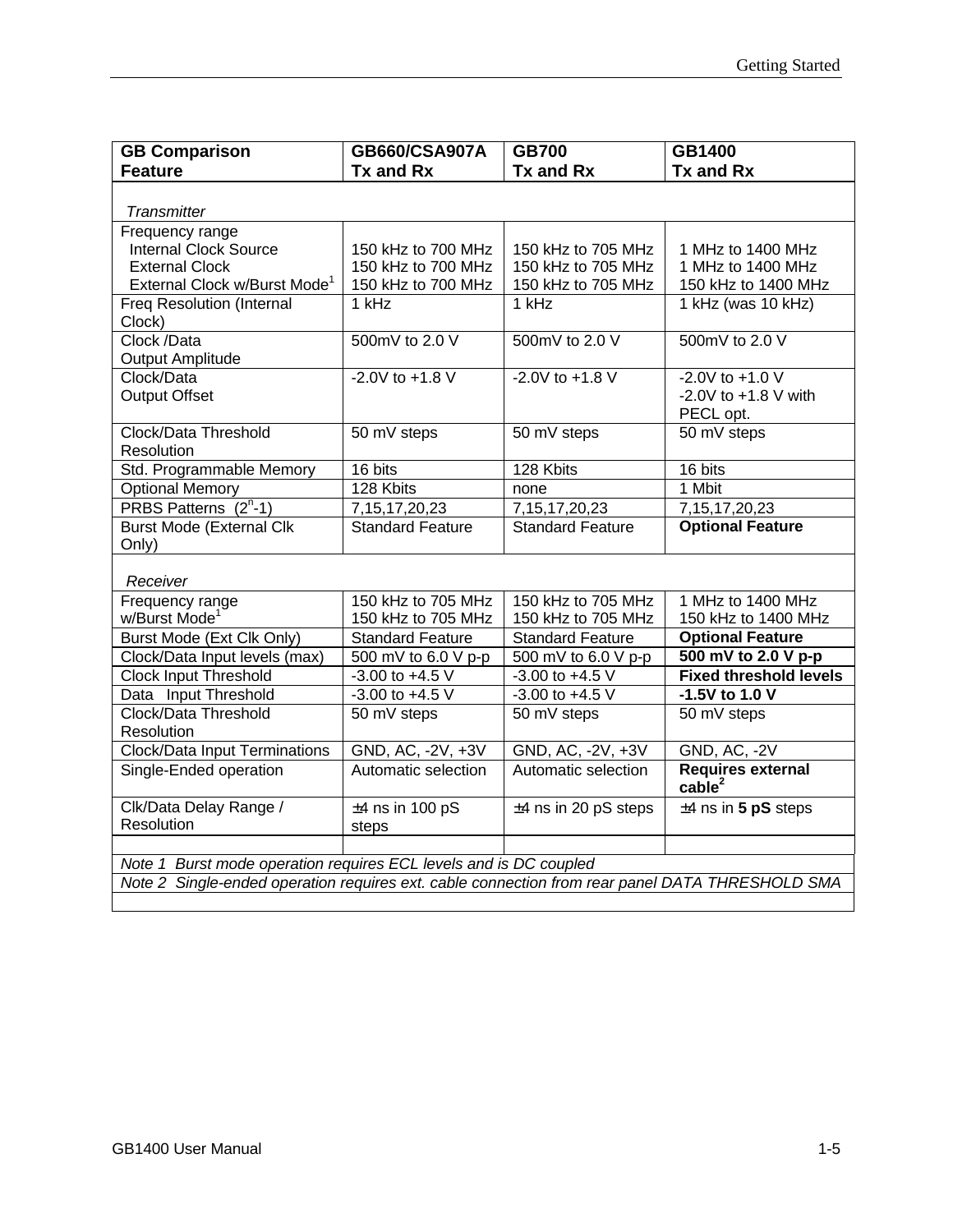#### **GB1400 Instrument Configurations - Standard and Burst Option**

GB1400 instruments are sold with and without the BURST option. To determine if the burst option is installed in a GB1400, press the F1 key several times until you get to the UTIL menu. Then select the OPTION menu. The OPTIONS menu will tell you if the Burst option is installed in the unit. External indications of the BURST option are unique labels for both transmitter and receiver. See a write-up on Burst Mode at the end of the Functional Overview section of Chapter 2.

#### **GB1400 with no Burst Option** *Standard instrument configuration*

All standard configuration *GB1400 Generators (TX)* (no burst option) have an AC coupled external clock input. All standard configuration *GB1400 Analyzers (RX)* (no burst option) have AC coupled paths in the receiver clock input circuitry.

#### **GB1400 with Burst Option**

When the BURST option is installed in the GB1400, the AC coupled paths in both transmitter and receiver are eliminated. This will also change several specifications listed in the table below. External clock inputs to the GB1400 transmitter must be ECL levels when the BURST option is installed. Clock inputs into the GB1400 receiver must be ECL levels and are terminated into 50 Ohms to -2V.

|  | <b>GB1400 Clock Signals for Standard and Burst and Instruments</b> |  |  |
|--|--------------------------------------------------------------------|--|--|
|--|--------------------------------------------------------------------|--|--|

|                             | <b>Standard</b>  | <b>Burst (Option)</b> |
|-----------------------------|------------------|-----------------------|
| GB1400 TX                   |                  |                       |
| <b>External Clock Input</b> | 50 Ohm, 2V max   | 50 Ohm to -2V ECL     |
|                             |                  |                       |
| <b>GB1400 RX</b>            |                  |                       |
| Clock Input                 | 50 Ohm, 2.0V max | 50 Ohm ECL Levels     |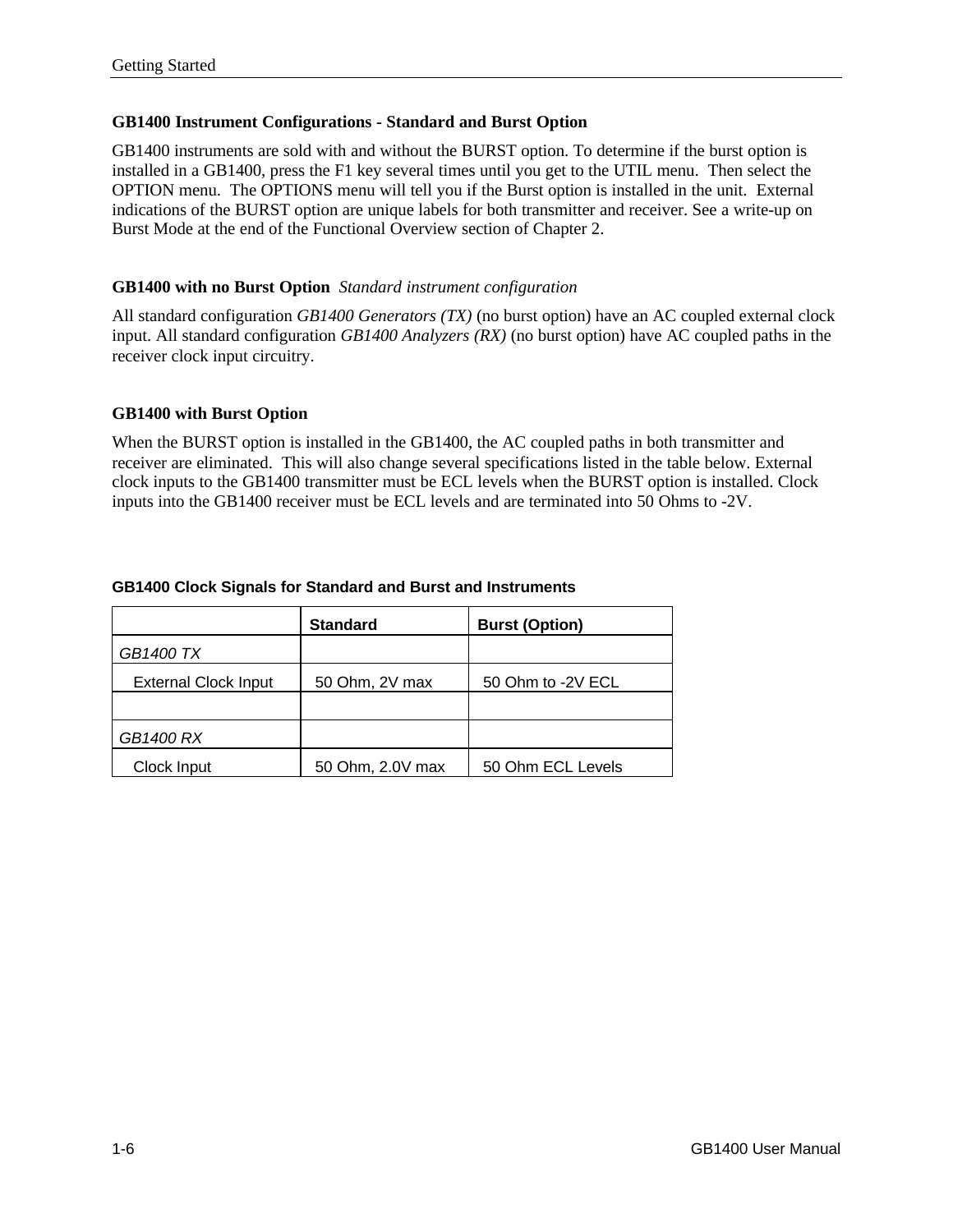# **Initial Self-Check Procedure**

You may perform the following procedure as an initial self-check of your GB1400 Generator and Analyzer. It is also a useful introduction to the basic features and operation of the GB1400.

The fan openings of the GB1400 needs 2-inches of clearance for proper ventilation.

#### **Procedure**

- 1. Make sure both the Generator and Analyzer are equipped with the proper fuse.
- 2. Make sure that the Generator and Analyzer rear-panel power switches are ON, and that their front-panel power switches are in the STBY position.
- 3. Plug both instruments into grounded (three-conductor) AC power outlets.
- 4. Connect a 50-Ohm SMA cable from the Generator CLOCK output to the Analyzer CLOCK input.
- 5. Connect a 50-Ohm SMA cable from the Generator DATA output to the Analyzer DATA input.
- 6. Connect a 50-Ohm SMA cable from the Analyzer rear panel DATA THRESHOLD output to the Analyzer DATA BAR input (required for single-ended data inputs).
- 7. Power the Generator while pressing and holding its VIEW ANGLE, MSB 1 and (PATTERN) CLEAR keys simultaneously. Release the key after the message **Default Settings** appears in the display. Repeat this procedure with the Analyzer. This will force both the Generator and Analyzer to power up using factory default settings.
- 8. Set up the Generator clock and data outputs using controls in the OUTPUT box as follows:

| Set this parameter           | to this value | using this procedure.                                                         |
|------------------------------|---------------|-------------------------------------------------------------------------------|
| DATA amplitude.              | 2 volts       | Press the DATA key.                                                           |
|                              |               | Press AMPLITUDE up/down keys until                                            |
|                              |               | data amplitude is set to 2.00V.                                               |
| DATA baseline offset         | -1 volt       | Press BASELINE OFFSET up/down keys                                            |
|                              |               | until data baseline offset is set to -1.00V.                                  |
| <b>CLOCK</b> amplitude       | 2 volts       | Press CLOCK.                                                                  |
|                              |               | Press AMPLITUDE up/down keys until                                            |
|                              |               | clock amplitude is set to 2.00V.                                              |
| <b>CLOCK</b> baseline offset | -1 volt       | Press BASELINE OFFSET up/down keys<br>until clock baseline OFFSET is set to - |
|                              |               | 1.00V.                                                                        |